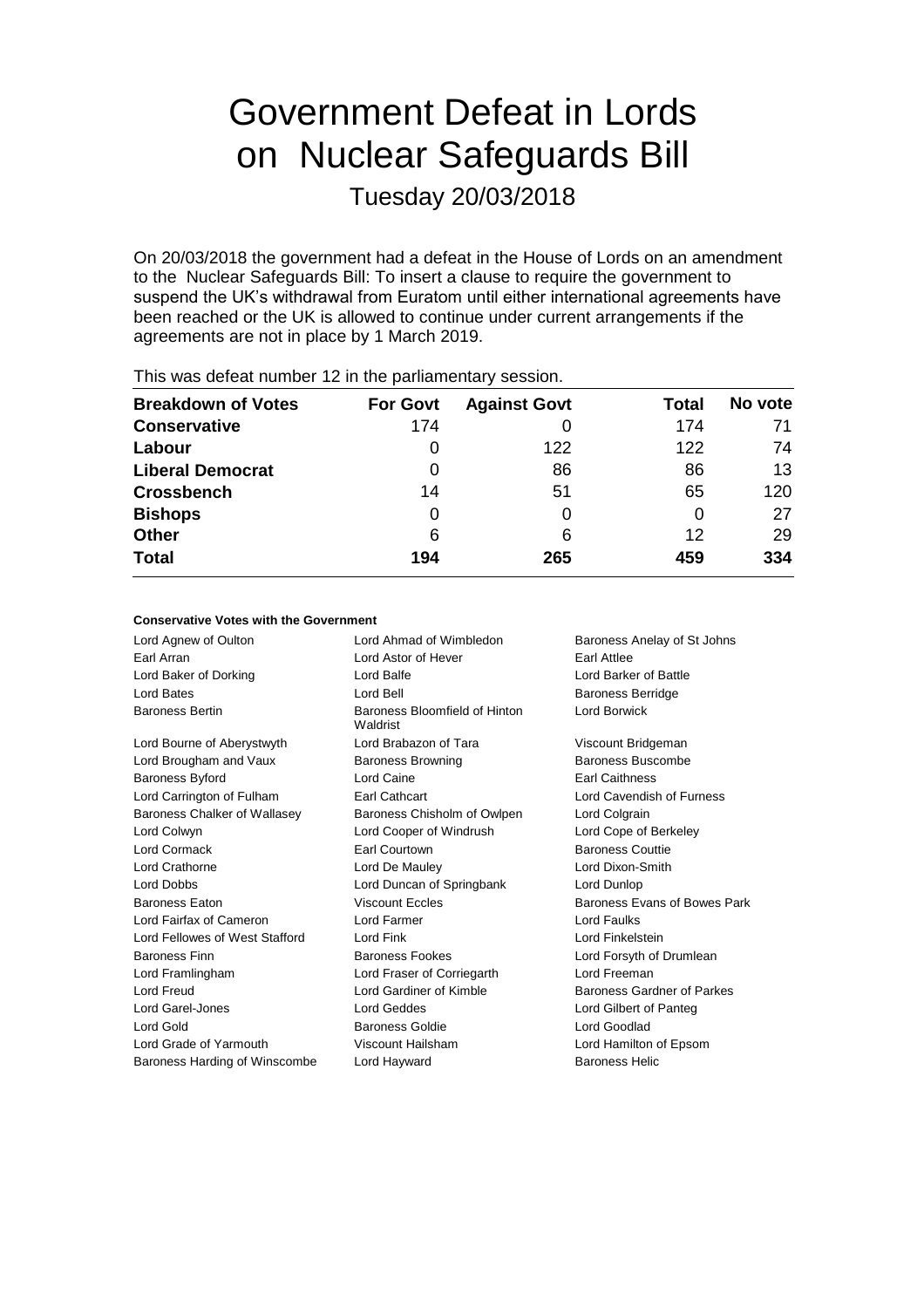Lord Henley **Lord Higgins** Lord Higgins **Lord Hill of Oareford**<br> **Baroness Hodason of Abinger** Lord Hodason of Astley Abbotts Lord Holmes of Richmond Baroness Hodgson of Abinger Lord Hodgson of Astley Abbotts Earl Home **Baroness Hooper Baroness Hooper Lord Horam** Earl Howe Lord Howell of Guildford Lord Hunt of Wirral<br>
Lord James of Blackheath Baroness Jenkin of Kennington Lord Jopling Lord James of Blackheath Baroness Jenkin of Kennington Lord Keen of Elie **Lord King of Bridgwater** Lord Kirkham Lord Kirkhope of Harrogate Lord Lamont of Lerwick Lord Lang of Monkton Lord Leigh of Hurley **Lord Lexden** Lord Lexden **Earl Lindsay** Lord Lingfield **Earl Liverpool** Earl Liverpool Marquess of Lothian Lord Lucas Lord Mackay of Clashfern Lord Magan of Castletown Lord Mancroft Baroness Manzoor Lord Marlesford Lord McColl of Dulwich Baroness McGregor-Smith Lord McInnes of Kilwinning Duke of Montrose **Lord Moore of Lower Marsh** Baroness Morris of Bolton Lord Moynihan Lord Naseby Lord Nash Baroness Neville-Jones Baroness Neville-Rolfe Baroness Newlove Baroness Nicholson of Winterbourne Lord Norton of Louth Lord O'Shaughnessy Baroness O'Cathain **Baroness Oppenheim-Barnes** Lord Palumbo Lord Patten of Barnes **Lord Patten** Lord Patten **Baroness Pidding** Lord Polak Lord Popat Lord Porter of Spalding Lord Prior of Brampton **Baroness Rawlings** Baroness Redfern Lord Renfrew of Kaimsthorn Lord Ribeiro Viscount Ridley Lord Risby **Lord Robathan** Baroness Rock Lord Rotherwick Lord Ryder of Wensum Lord Sanderson of Bowden Lord Sassoon **Baroness Scott of Bybrook** Lord Selkirk of Douglas Baroness Shackleton of Belgravia Lord Sheikh Lord Sherbourne of Didsbury Lord Shinkwin Lord Skelmersdale Lord Smith of Hindhead Lord Spicer Baroness Stedman-Scott Baroness Stroud Baroness Sugg **Lord Suri Lord Suri Lord Swinfen** Lord Taylor of Holbeach Lord Tebbit Lord Trefgarne Viscount Trenchard Lord Trimble Lord True Lord Tugendhat **Night Communist Communist Communist Communist Communist Communist Communist Communist Communist Communist Communist Communist Communist Communist Communist Communist Communist Communist Communist Communist** Baroness Verma Lord Vinson Lord Wasserman Lord Wei Baroness Wilcox Baroness Williams of Trafford

Baroness Wyld Lord Young of Cookham Viscount Younger of Leckie

### **Labour Votes with the Government**

**Conservative Votes against the Government**

## **Labour Votes against the Government**

Lord Bassam of Brighton Lord Beecham Lord Bhattacharyya Baroness Blackstone Baroness Blood Lord Boateng Lord Bradley Lord Brooke of Alverthorpe Lord Brookman Lord Browne of Ladyton Lord Campbell-Savours Lord Carter of Coles Lord Cashman Baroness Chakrabarti Viscount Chandos Lord Christopher Lord Clark of Windermere Lord Clarke of Hampstead Lord Collins of Highbury **Baroness Corston** Baroness Crawley Lord Cunningham of Felling **Lord Darling of Roulanish Lord Davidson of Glen Clova** Lord Desai **Baroness Donaghy Lord Donoughue Baroness Donaghy** Lord Donoughue Baroness Drake Lord Dubs Lord Elder Lord Evans of Watford **Lord Faulkner of Worcester** Baroness Gale Lord Giddens Baroness Golding Lord Gordon of Strathblane Baroness Goudie Lord Grantchester Lord Griffiths of Burry Port Lord Grocott Lord Hain Viscount Hanworth Lord Harris of Haringey Lord Haskel Lord Haworth

Baroness Adams of Craigielea Lord Allen of Kensington Baroness Andrews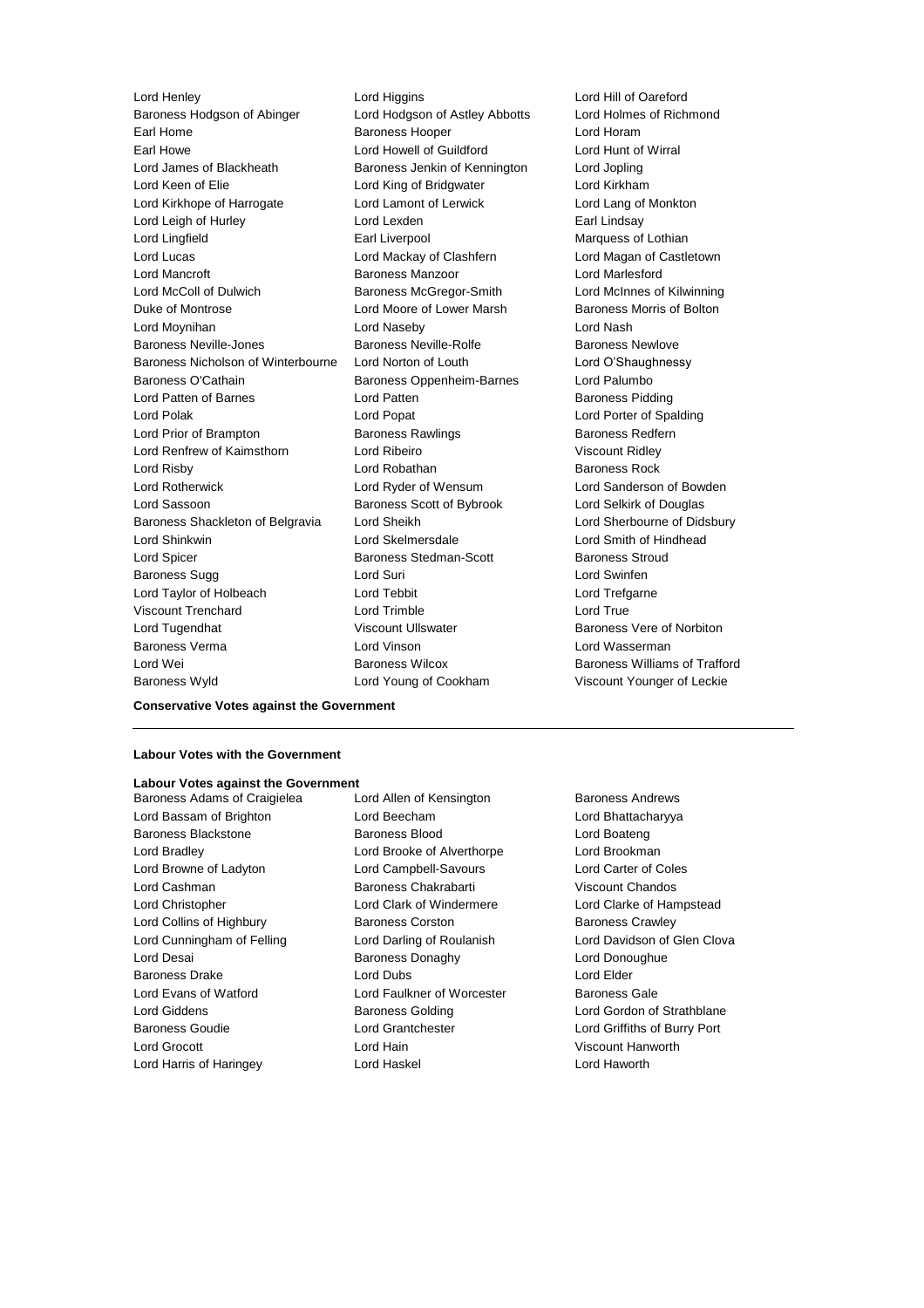Baroness Hayter of Kentish Town Baroness Healy of Primrose Hill Baroness Henig<br>Baroness Hilton of Eggardon Lord Hollick Baroness Hollis of Heigham Baroness Hilton of Eggardon Lord Hollick Baroness Hollis of Heighain<br>
Lord Howarth of Newport Baroness Howells of St Davids Lord Hughes of Woodside Lord Howarth of Newport Baroness Howells of St Davids Lord Hunt of Kings Heath Lord Hutton of Furness Lord Irvine of Lairg Baroness Jones of Whitchurch Lord Jones Lord Judd Lord Kennedy of Southwark Lord Kinnock **Baroness Kinnock of Holyhead** Lord Kirkhill **Lord Knight of Weymouth** Baroness Lawrence of Clarendon Lord Leitch Lord Lennie Baroness Liddell of Coatdyke Lord Liddle Baroness Lister of Burtersett Lord Livermore Lord MacKenzie of Culkein Lord Mandelson Lord Maxton Lord McAvoy Lord McConnell of Glenscorrodale Baroness McIntosh of Hudnall Lord McKenzie of Luton Lord Mendelsohn Lord Monks Lord Moonie **Lord Moonie** Lord Morris of Handsworth **Baroness Morris of Yardley** Lord Morris of Aberavon Lord Murphy of Torfaen Lord O'Neill of Clackmannan Lord Patel of Bradford **Lord Pendry Community** Baroness Pitkeathley Lord Ponsonby of Shulbrede Baroness Prosser Lord Radice Baroness Ramsay of Cartvale Lord Rea Lord Robertson of Port Ellen Baroness Sherlock **Martings** Viscount Simon **Baroness Smith of Basildon** Lord Smith of Leigh Baroness Smith of Gilmorehill Lord Snape Lord Soley Lord Stevenson of Balmacara Lord Stone of Blackheath Baroness Taylor of Bolton **Baroness Thornton** Baroness Thornton Lord Tomlinson Lord Touhig Lord Tunnicliffe Lord Turnberg Baroness Warwick of Undercliffe Lord Watson of Invergowrie Lord Watts Baroness Wheeler **Baroness Whitaker** Lord Whitty Lord Woolmer of Leeds Baroness Young of Old Scone

### **Liberal Democrat Votes with the Government**

| Liberal Democrat Votes against the Government                     |                             |                                     |
|-------------------------------------------------------------------|-----------------------------|-------------------------------------|
| Lord Addington                                                    | Lord Alderdice              | Lord Allan of Hallam                |
| Lord Ashdown of Norton-sub-Hamdon Baroness Bakewell of Hardington | Mandeville                  | <b>Baroness Barker</b>              |
| Lord Beith                                                        | Baroness Benjamin           | Baroness Bonham-Carter of Yarnbury  |
| Baroness Bowles of Berkhamsted                                    | Lord Bradshaw               | <b>Baroness Brinton</b>             |
| Lord Bruce of Bennachie                                           | Lord Burnett                | Baroness Burt of Solihull           |
| Lord Campbell of Pittenweem                                       | Lord Chidgey                | Lord Clement-Jones                  |
| <b>Lord Cotter</b>                                                | Lord Dholakia               | <b>Baroness Doocey</b>              |
| Lord Fearn                                                        | Baroness Featherstone       | Lord Foster of Bath                 |
| Lord Fox                                                          | Baroness Garden of Frognal  | Lord German                         |
| Earl Glasgow                                                      | Lord Goddard of Stockport   | <b>Baroness Grender</b>             |
| Baroness Hamwee                                                   | Baroness Harris of Richmond | <b>Baroness Humphreys</b>           |
| Baroness Hussein-Ece                                              | Baroness Janke              | <b>Baroness Jolly</b>               |
| Lord Jones of Cheltenham                                          | Lord Kirkwood of Kirkhope   | <b>Baroness Kramer</b>              |
| Lord Lee of Trafford                                              | Baroness Ludford            | Lord Maclennan of Rogart            |
| Baroness Maddock                                                  | Lord McNally                | Baroness Miller of Chilthorne Domer |
| Lord Newby                                                        | <b>Baroness Northover</b>   | Lord Paddick                        |
| Lord Palmer of Childs Hill                                        | Lord Palumbo of Southwark   | <b>Baroness Parminter</b>           |
| <b>Baroness Pinnock</b>                                           | Lord Purvis of Tweed        | Baroness Randerson                  |
| Lord Razzall                                                      | Lord Redesdale              | Lord Rennard                        |
| Lord Roberts of Llandudno                                         | Lord Rodgers of Quarry Bank | Baroness Scott of Needham Market    |
| Lord Scriven                                                      | Lord Sharkey                | Baroness Sheehan                    |
| Lord Shipley                                                      | Lord Shutt of Greetland     | Baroness Smith of Newnham           |
| Lord Steel of Aikwood                                             | Lord Stephen                | Lord Stoneham of Droxford           |
| Lord Storey                                                       | Lord Strasburger            | Lord Stunell                        |
| <b>Baroness Suttie</b>                                            | Lord Taverne                | Lord Teverson                       |

Lord Thomas of Gresford Baroness Thomas of Winchester Baroness Thornhill